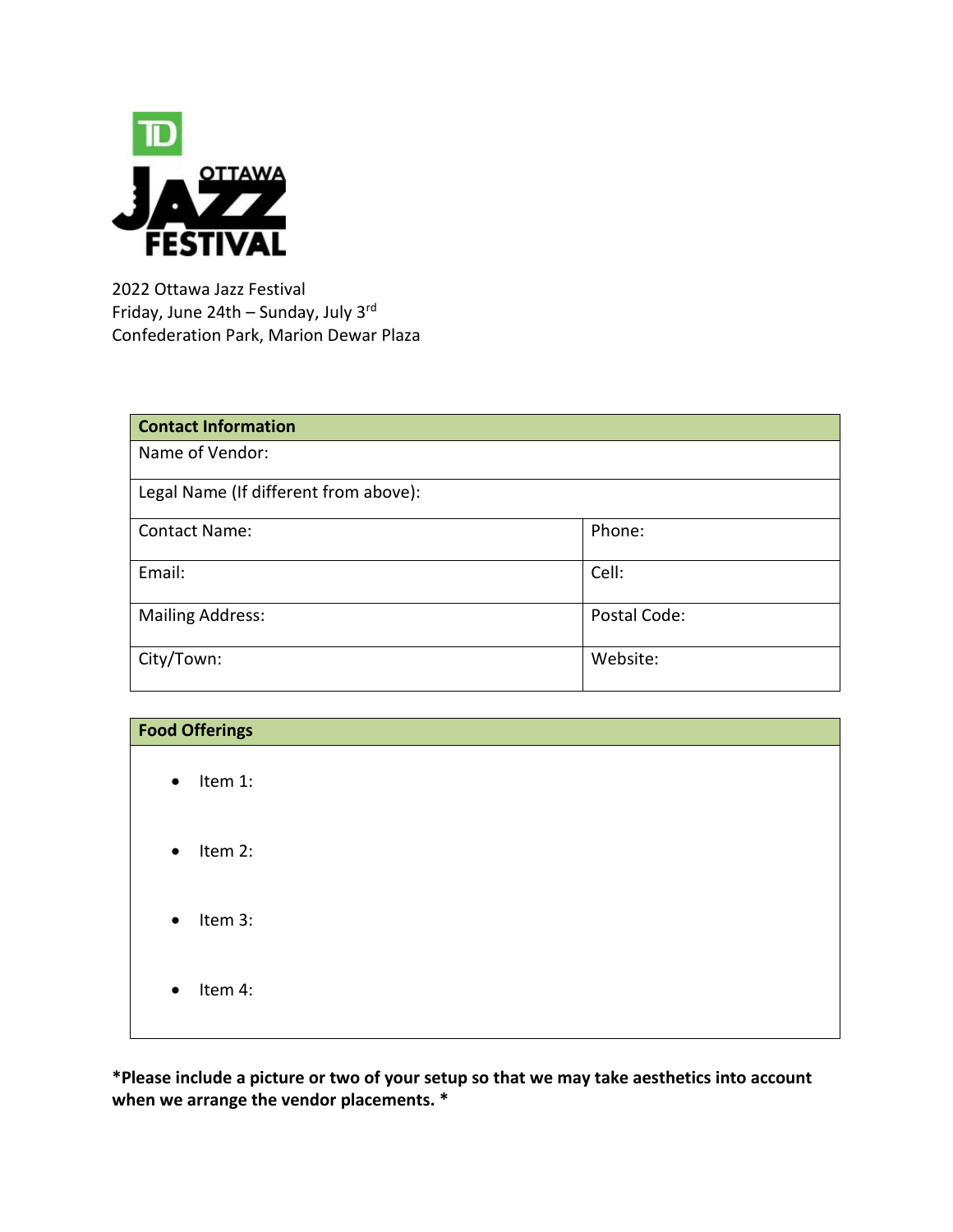## **Volunteer Discount**

• I am open to provide a discount to Ottawa Jazz Festival Volunteers as part of our operation.



# **Sponsorship**

I am open to hearing more about sponsorship and advertising opportunities

| Yes | No |
|-----|----|
|     |    |

| <b>TD Main Stage</b>      |                  |  |
|---------------------------|------------------|--|
| $10 \times 10$ space      | \$3,500          |  |
| 15 x 15 space             | \$4,000          |  |
| 20 x 20 space             | \$5,000          |  |
| <b>Marion Dewar Plaza</b> |                  |  |
| $10 \times 10$ space      | \$3,000          |  |
| 15 x 15 space             | \$3,500          |  |
| 20 x 20 space             | \$4,000          |  |
| <b>Power</b>              |                  |  |
| 2x15 AMP                  | \$200            |  |
| 20 AMP                    | \$250            |  |
| 30 AMP                    | \$275            |  |
| <b>50 AMP</b>             | \$300            |  |
| <b>Tent rental</b>        |                  |  |
| 10X10                     | \$600            |  |
| 15X15                     | \$700            |  |
| 20X20                     | \$850            |  |
| <b>Extra Options</b>      |                  |  |
| Plywood Floor             | \$20.00 / sq. Ft |  |
| Grey Water Bin \$300.00   |                  |  |

### **\*Please add \$100 security deposit to the total\***

| Total w/ 13% HST |  |
|------------------|--|
|------------------|--|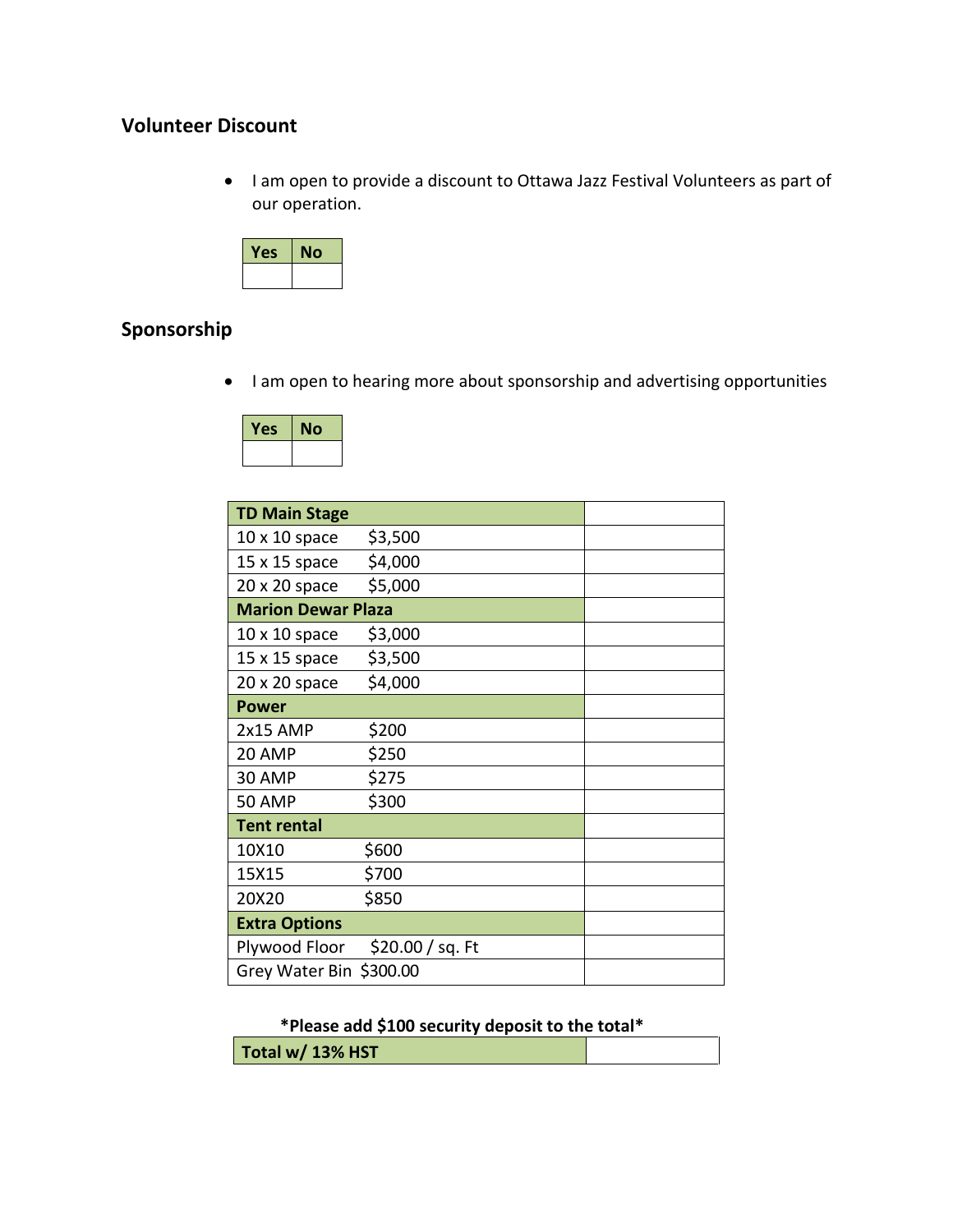#### **TERMS OF CONTRACT**

1. Location of allotted space will be assigned at the sole discretion of the Ottawa Jazz Festival before setup.

2. Power is available. Some conditions may apply.

3. All vendors are expected to be self-contained.

4. Should a vendor require additional equipment or services they are responsible for all costs associated with such equipment or services and will require Ottawa Jazz Festival approval regarding delivery, location and servicing.

5. All vendors must be set up no later than 12pm on Friday, June 24 for health inspection. No Payments will be refunded for late arrivals

6. All vendors must provide hand washing stations within their food prep area. Should vendors require a wash station, one can be provided at an additional cost.

7. Deliveries and pick-ups are to be made through the delivery gate as specified on the site plan. No vehicles are permitted on site during Festival hours for any reason. Restocking must be done by hand cart. Contact Festival Operations Assistant for restocking times as they may change from day to day. No restocking is to be done after 4pm on any day of the festival, please be prepared.

8. When a vendor space is vacated, it must be clear of paper, packing materials or other refuse. Do not discard cartons or packing materials anywhere in the Festival area.

9. All vendors are to provide their own display boards and signage. Do not tape, tack, or otherwise affix any materials or signs to trees, lamp posts or other surfaces on public property.

10. Storage of materials during the Ottawa Jazz Festival must be confined within the assigned area.

11. We do not offer discounts to vendors on: tickets, Festival beverages, food or merchandise.

12. All vendors are to carry their own insurance coverage to protect from damage, loss, or theft while participating in the Ottawa Jazz Festival. The Ottawa Jazz Festival provides site security only. The Ottawa Jazz Festival, its partners and volunteers, are not responsible for lost, damaged, or stolen equipment and/or merchandise.

13. All vendors are responsible for adhering to their power requirements and for keeping their concession and surrounding area tidy and free of litter. A security deposit of \$100 will be reimbursed upon honoring this agreement and inspection of their concession and surrounding area at the end of the festival.

14. In the event of shows being cancelled due to inclement weather or otherwise, fees paid by vendors are non-refundable

15. Alcoholic beverages are not permitted to be consumed or sold by your operation at anytime. 16. Food vendors may sell non-alcoholic beverages from their booth at the Festival. If we have a

beverage, product or service sponsor, for example Ottawa Jazz Festival pop/water supplier, you will be required to sell that brand exclusively.

17. All vendors are responsible to keep area clean during and throughout the duration of the Festival > including take down.

18. The Festival is NOT responsible for acts of god, profitability of concessions or sales.

Closure or removal by the City of Ottawa Police, Bylaw Enforcement, Ottawa Public Health and liability claims the vendor may incur.